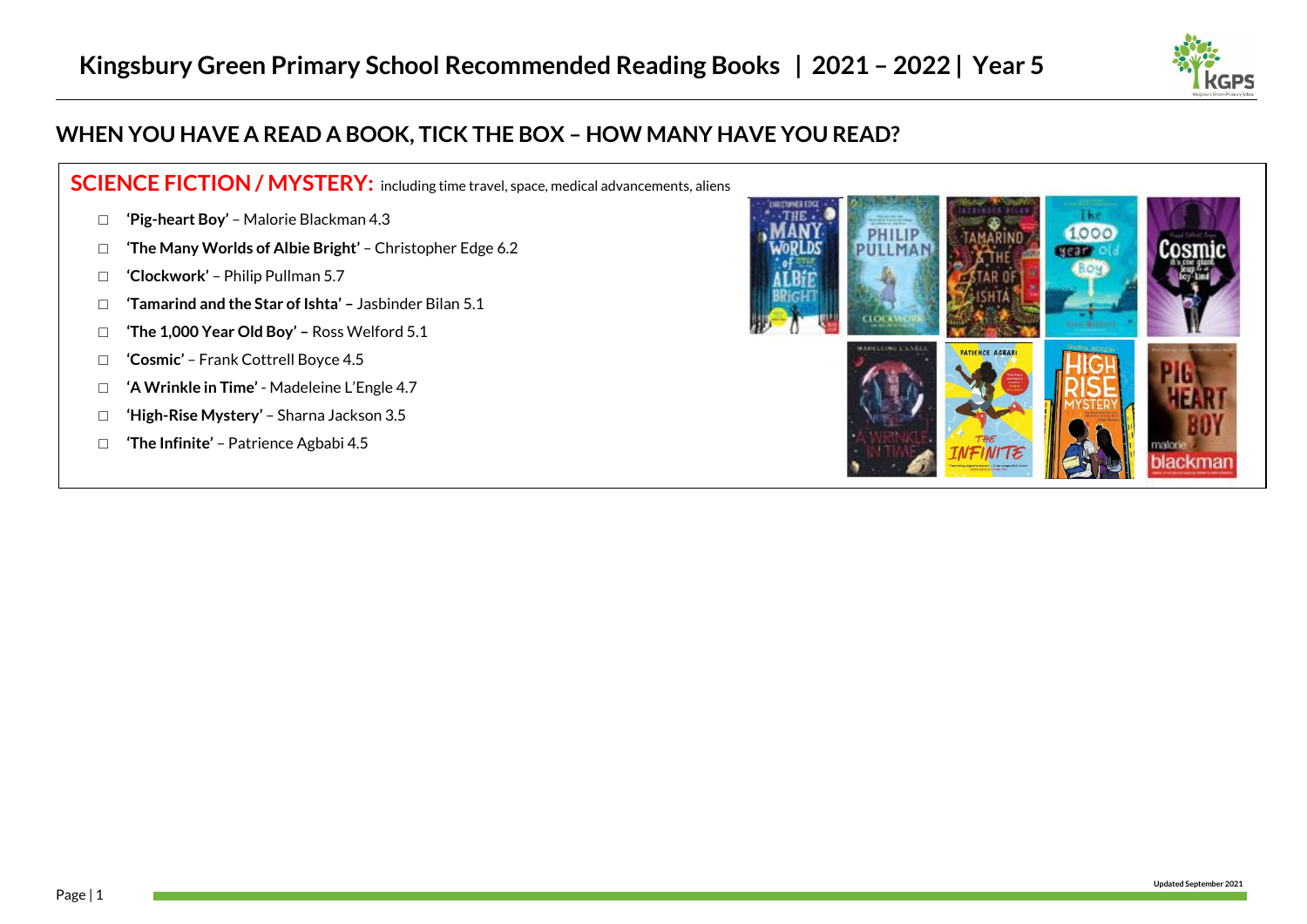

**REALISM:**including biography, bereavement, older people, social and gender issues, bullying, homelessness, racism, climate change, poetry – have a look at **NON-FICTION** books on these topics

- **□ 'A Greyhound of a Girl'** Roddy Doyle 3.3
- **□ 'Millions'** Frank Cottrell Boyce 4.0
- **□ 'Lily Alone'** Jacqueline Wilson 4.6
- **□ 'The Boy Who Made Everyone Laugh'**  Helen Rutter 4.9
- **□ 'The Boy at the Back of the Class'** Onjali Q Rauf 5.4
- **□ 'El Deafo' (Graphic Novel**) Cece Bell 2.7
- **□ 'Beetle Boy'** M G Leonard 4.9
- **□ 'The Light Jar'–** Lisa Thompson 4.4
- **□ 'Mr Stink'** David Walliams 4.7
- **□ 'Out of India'** Jamila Gavin 6.8
- **□ 'Cloud Busting' (Poetry)**  Malorie Blackman **3.3**
- **□ 'The Last Wild'**  Piers Torday 5.6
- **□ 'Holes'** Louis Sacher 4.6
- **□ 'The London Eye Mystery'** Siobhan Dowd 4.1
- **□ 'Just Call Me Spaghetti Hoop Boy** Lara Williamson 5.5
- **□ 'The Extraordinary Colours of Auden Dare'** Zillah Bethell 4.7
- **□ 'Stella by Starlight'** Sharon Draper

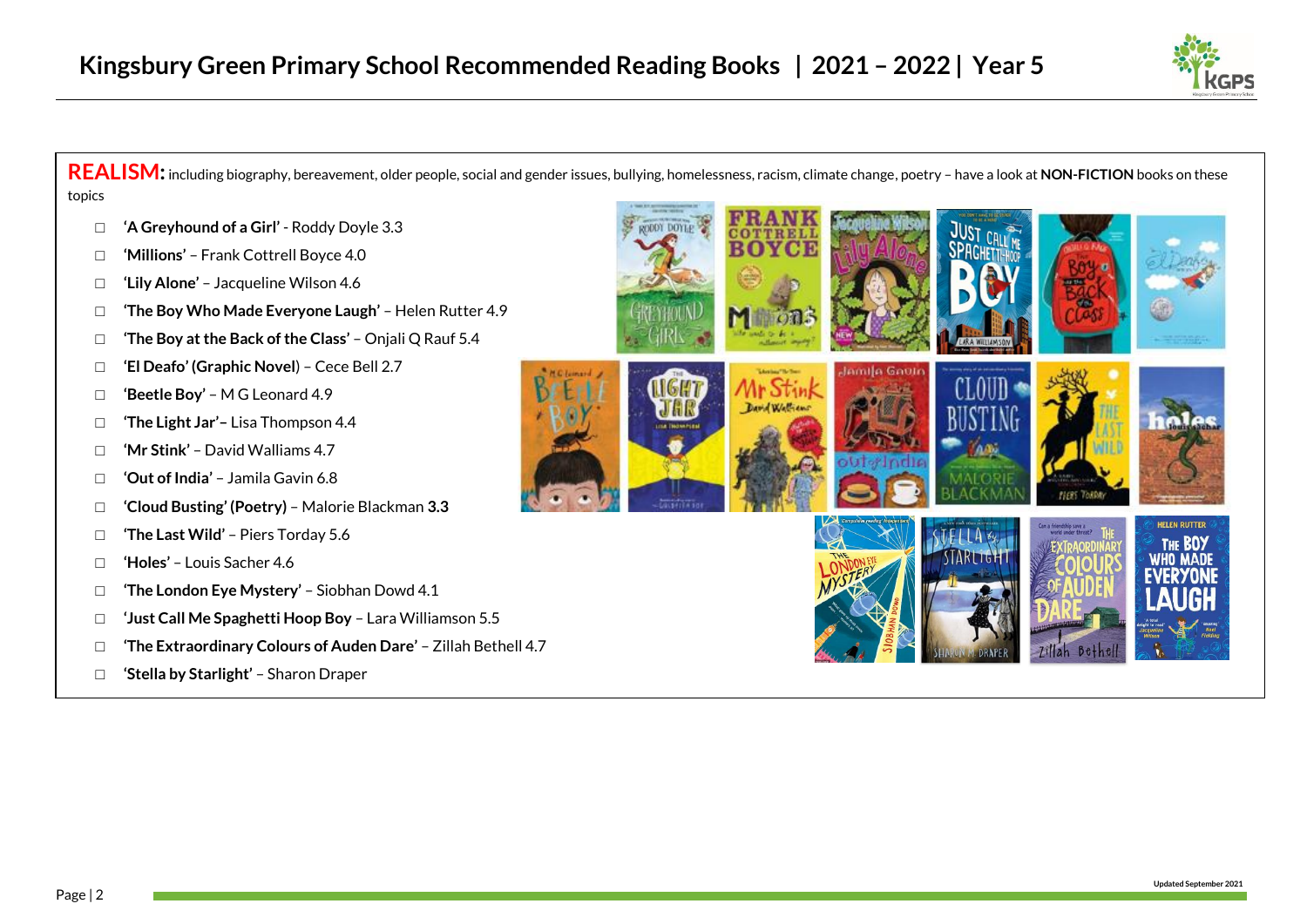

**FANTASY:**including witches, wizards, magic, Greek myths, other worlds, fairies

- **□ 'Howl's Moving Castle'** Diana Wynne Jones 5.4
- **□** '**Percy Jackson and the Olympians' series (Book 1: 'The Lightning Thief')**  Rick Riordan 4.5
- **□ 'Alice's Adventures in Wonderland'** Lewis Carroll 7.4
- **□ 'The Wizard of Oz'**  L. Frank Baum 7.0
- **□ 'Five Children and It'** E. Nesbit 5.7
- **□ 'Four children and IT '** Jacqueline Wilson 4.8
- **□ 'The Strangeworlds Travel Agency** L. D. Lapinski 5.0



## **HORROR**: including ghosts, murder, vampires

- **□ 'Green Knowe' series (Book 1: 'The Children of Green Knowe')**
	- Lucy M. Boston 5.3
- **□ 'Jimmy Coates' series (Book 1: 'Killer')** Joe Craig 5.0
- **□ 'Skulduggery Pleasant'**  Derek Landy 4.9
- **□ 'Count Karlstein'** Philip Pullman 6.2
- **□ 'Storm'** Kevin Crossley-Holland 4.1